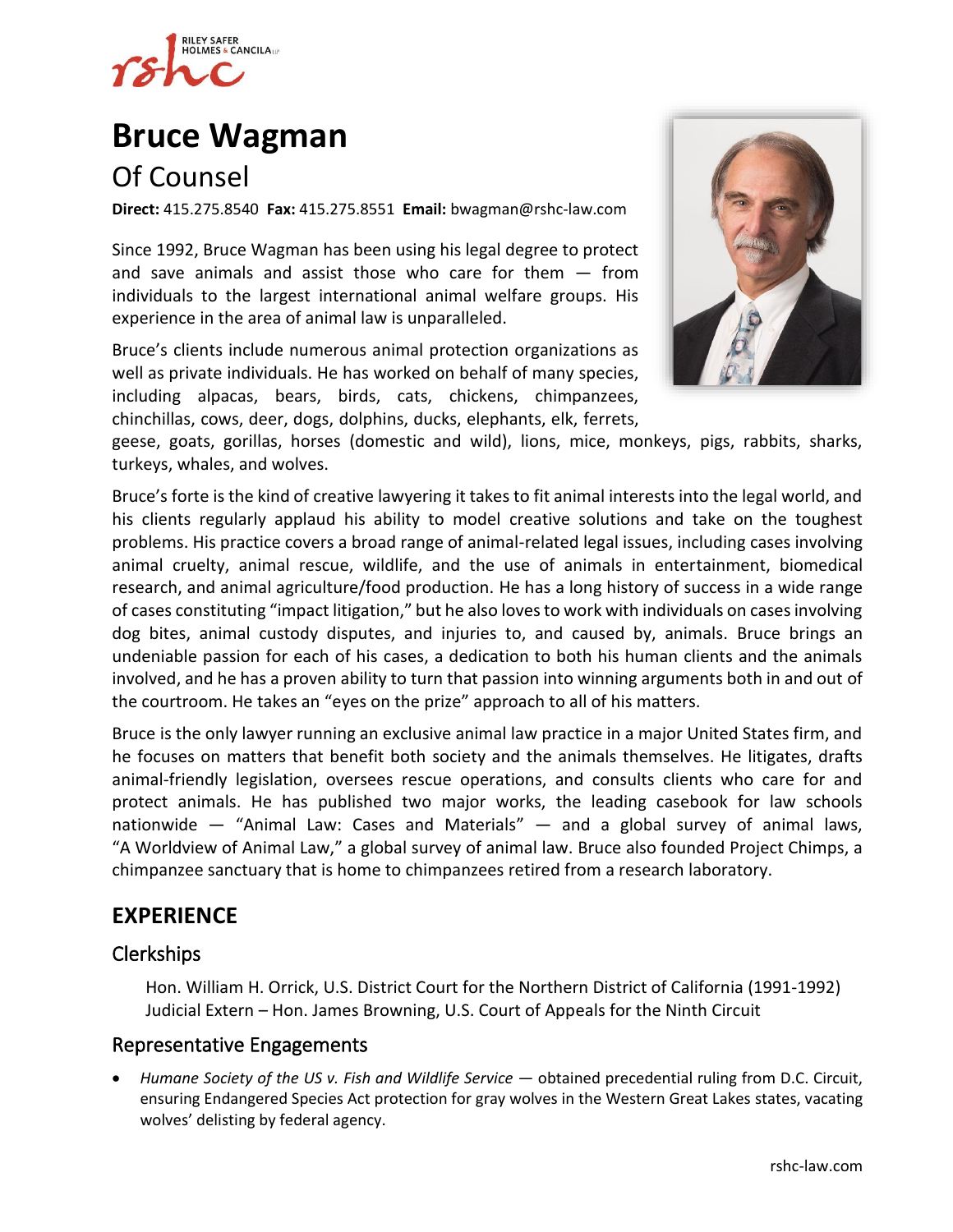

- *Anti-cruelty statutes —* Helped develop new body of federal jurisprudence regarding the rights of cities and states to prohibit products that arise from animal cruelty — protecting wildlife, animals raised for food and fur, sharks, and dogs and cats.
- *Shelter Policy and Legal Services*  Cofounder and outside counsel for "Shelter PALS," the only program in the nation providing free legal aid for animal shelters in California, and working on policy and legislative assistance to companion animals in the state, in conjunction with the San Francisco SPCA.
- *Front Range Equine Rescue v. Vilsack —* Obtained temporary restraining order preventing the initiation of commercial horse slaughter for human consumption; part of a multifaceted administrative/legislative program to end horse slaughter in the United States.
- *Project Chimps and Chimpanzee Sanctuary Northwest*  $-$  Negotiated release of chimpanzees from biomedical research laboratories and founding member of board of directors providing the chimpanzees permanent sanctuary in Georgia and Washington State.
- *Animal Legal Defense Fund v. Woodley —* Using unique North Carolina law, successfully sued animal abusers, resulting in rescue of approximately 350 dogs and 21 birds from an animal hoarder who kept the dogs warehoused in squalid conditions.
- *Animal custody* Represented clients in roughly two dozen cases involving disputes over pets, which range from mediation and negotiation to extended civil litigation.
- *Dog bites/vicious and dangerous dogs —* Provided often life-saving protection in over 60 cases defending the owners of dogs threatened with designation as "vicious" and/or "dangerous," in order to prevent the imposition of restrictions or euthanasia after bite incidents.

## **CREDENTIALS**

#### **Education**

University of California - Hastings College of the Law, J.D., 1991, *magna cum laude, Order of the Coif*, Thurston Society Article Editor, *Hastings Law Journal* Columbia University School of Nursing, B.S.N., 1981 Cornell University, B.S., 1979

#### Bar Admissions

California

- U.S. Supreme Court
- U.S. Court of Appeals for the Third Circuit
- U.S. Court of Appeals for the Ninth Circuit
- U.S. District Court for the Central District of California
- U.S. District Court for the Eastern District of California
- U.S. District Court for the Northern District of California

#### Professional Memberships

American Bar Association

Tort Trial & Insurance Practice Section

Bar Association of San Francisco Appellate Practice Section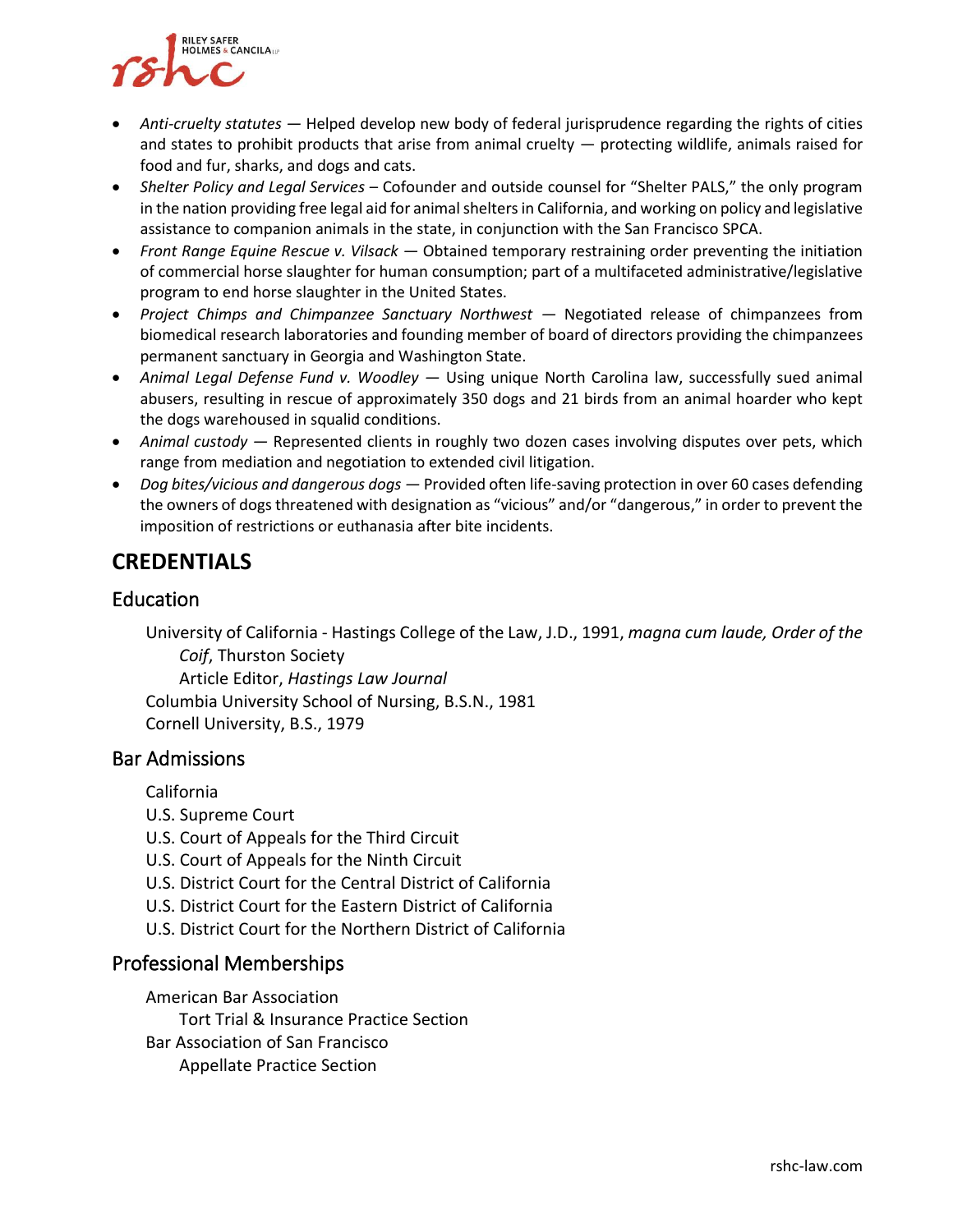

#### Teaching Appointments

Adjunct Professor of Law, University of California, San Francisco - Hastings College of the Law, Animal Law (1996-present)

Adjunct Professor of Law, University of California, Berkeley - Berkeley Law, Animal Law (2004-present)

Lecturer, Stanford Law School, Animal Law (2006-present)

#### Honors & Awards

**Northern California Super Lawyers** *Thomson Reuters (2006-2021)*

**RSHC Pro Bono Award (2020)**

**SEEDS Award** *International Society for Animal Rights (2019)*

**Humanitarian of the Year** *The Marin Humane Society (2016)*

**Friend of Farm Animals Award** *Farm Sanctuary (2013)*

**Peer Reviewed AV® Preeminent™** *Martindale-Hubbell (Since 2006)*

### **PUBLICATIONS & PRESENTATIONS**

- Bruce is a frequent speaker at animal welfare legal conferences. He also teaches animal law classes at three Bay Area law schools and is a guest lecturer at law schools across the country.
- "Practicing Animal Law-Applying Professional Ethics While Dealing with Immoral and Unethical Conduct", (author) American Bar Association, Tort Trial and Insurance Practice Section, *ABA Animal Law Committee Newsletter* (Winter/Spring 2022)
- "From Cruelty to Compassion: Animal Rescue and Animal Law," (panelist) Tennessee Bar Association (April 27, 2021)
- "Understanding the Wild & Free-Roaming Horses and Burros Act," (speaker) Return to Freedom (March 25, 2021)
- "Exotic Animals: Understanding the Issues and Using Litigation and Legislation to Combat Abuse," (co-speaker) Golden Gate Law Animal Law Symposium (March 19, 2021)
- "The Confinement Wars: Legislation and Litigation Over More Space for Farmed Animals," (author) American Bar Association, Tort Trial and Insurance Practice Section, *ABA Animal Law Committee Newsletter* (Winter/Spring 2021)
- "Community Cats Programs in California," (co-speaker) California Animal Welfare Association (February 25, 2021)
- "Animal Law, Shelters, and Veterinary Care in the Time of the Virus<sup>1</sup>," (author) American Bar Association, Tort Trial and Insurance Practice Section, *ABA Animal Law Committee Newsletter* (Summer 2020)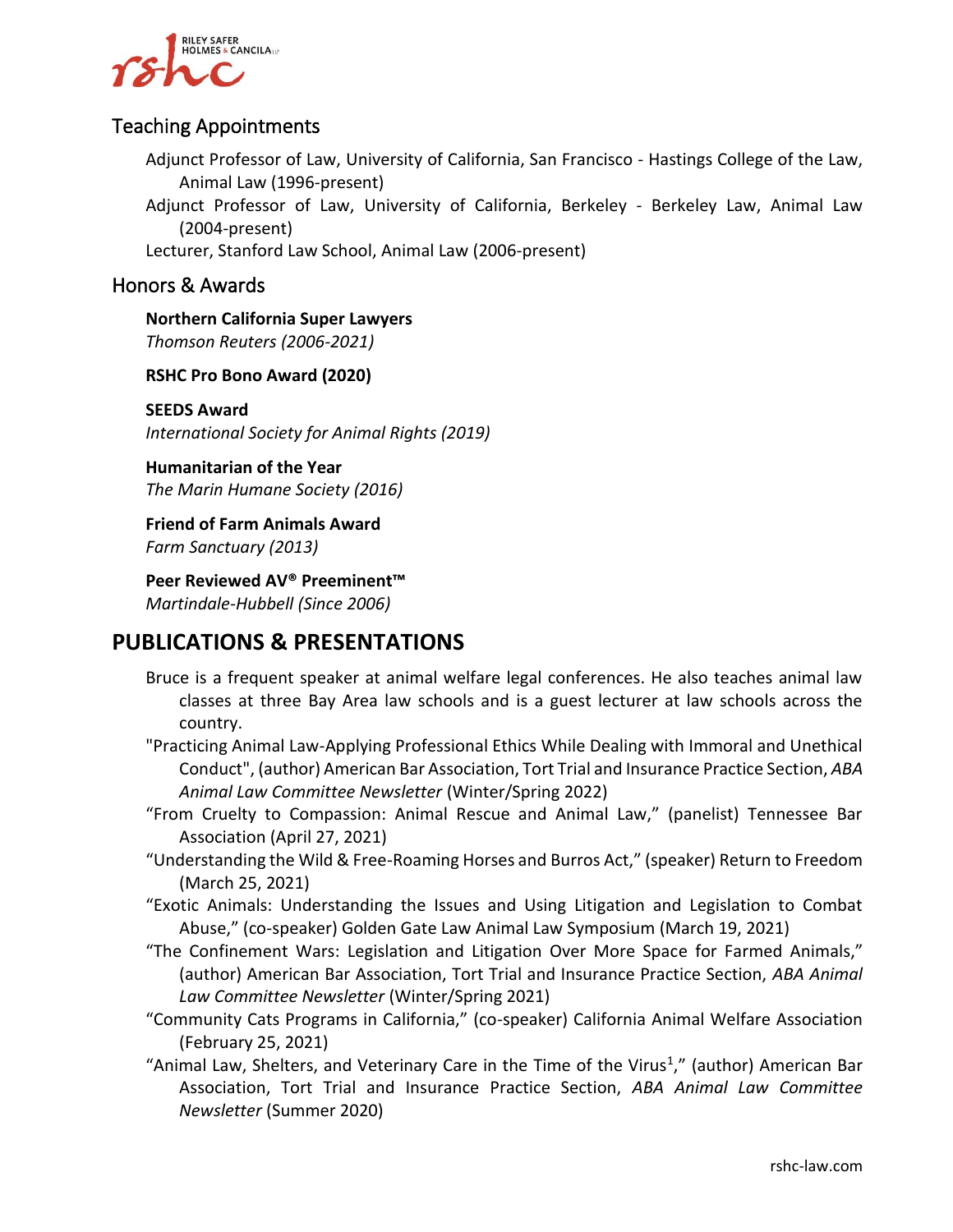

- "Animal Law Podcast #61: The Case of the Forgotten Birds," (interviewee) Our Hen House (June 24, 2020)
- "Birds are finally about to get the protection they deserve," (author) *Marin Independent Journal* (June 15, 2020)
- "Animal Law: Livestock," (speaker) The National Judicial College (May 20, 2020)
- "The Role Judges Play in Ensuring that Animal-Related Essential Services Remain in Effect During 'Stay at Home' Orders," (speaker) The National Judicial College (April 8, 2020)
- "Animal sheltering in the time of the pandemic," (co-author) *Daily Journal* (April 6, 2020)
- "PACT Act provides additional enforcement tools against animal cruelty," (co-author) *Los Angeles Daily Journal* (November 12, 2019)
- "More Chimpanzees," (author) *ABA Animal Law Committee Newsletter* (Fall 2019)
- "Now That We Have Arrived, It's Time to Keep Going Forward," (author) *ABA Animal Law Committee Newsletter* (Summer 2019)
- "Project Chimps From the Beginning," (blog author) Project Chimps (June 3, 2019)
- "The Times They Are A-Changin': Chimpanzees, From Africa to America," (author) *Animal Law Committee Newsletter* (Winter/Spring 2019)
- *Animal Law: Cases and Materials*, *Sixth Edition,* (co-author) Carolina Academic Press (April 2019) — the first casebook for animal law courses in law schools, originally published in 2000
- "And Now We Must Provide … Creating Sanctuary" and "Practice Tips: Chicago's Dangerous Dog Proceedings and Using Experts in Animal-Related Litigation," (speaker) Illinois State Bar Association CLE 10th Annual Animal Law Conference, Chicago, IL (March 1, 2019)
- "Egg Wars," (speaker) Florida State University School of Law (October 18, 2018)
- "Dangerous Dog Cases: From Both Sides of the Aisle," ABA presentation for National Animal Control Association, Denver, CO (October 10, 2018)
- "Shelter Law An Expanding Area of Practice," ABA presentation for National Animal Control Association, Denver, CO (October 10, 2018)
- "Changing the World for Animals 2018 Animal Law Review," (speaker) The Bar Association of San Francisco, San Francisco, CA (April 12, 2018)
- "Penal Code Section 597.1 From Every Angle," State Humane Association of California (November 4, 2017) (December 2, 2017)
- "Win Continues String of Legal Victories Nationwide Over Challenges to Local Restrictions on the Sale of Certain Animals," (co-author) *Illinois State Bar Association Animal Law Newsletter* (November 2017)
- "From Wolves to Horses to Dogs This Big Law Partner Has Built a Practice Exclusively Defending Animals," *American Lawyer Litigation Daily* (August 3, 2017)
- "Delta pigs multiply, but where are they now?," *The Sacramento Bee* (June 29, 2017)
- "Taking Stock of Animal Law: Part One," (author) *ABA Animal Law Committee Newsletter* (Summer 2017)
- "Companion Animal Custody and the Law," Clear Law Institute (May 22, 2017)
- "Wildlife Law and Ethics: A U.S. Perspective," (co-editor) American Bar Association (April 21, 2017)
- "Fighting For Life In The Wild," (author) *Animal Law Committee Newsletter* (Spring 2017)

"A Big-Firm Lawyer's Fight for Animal Rights," (interviewee) *The Recorder* (November 22, 2016)

"In Egg Ruling, Ninth Circuit Sends Message to Businesses," *The Recorder* (November 17, 2016)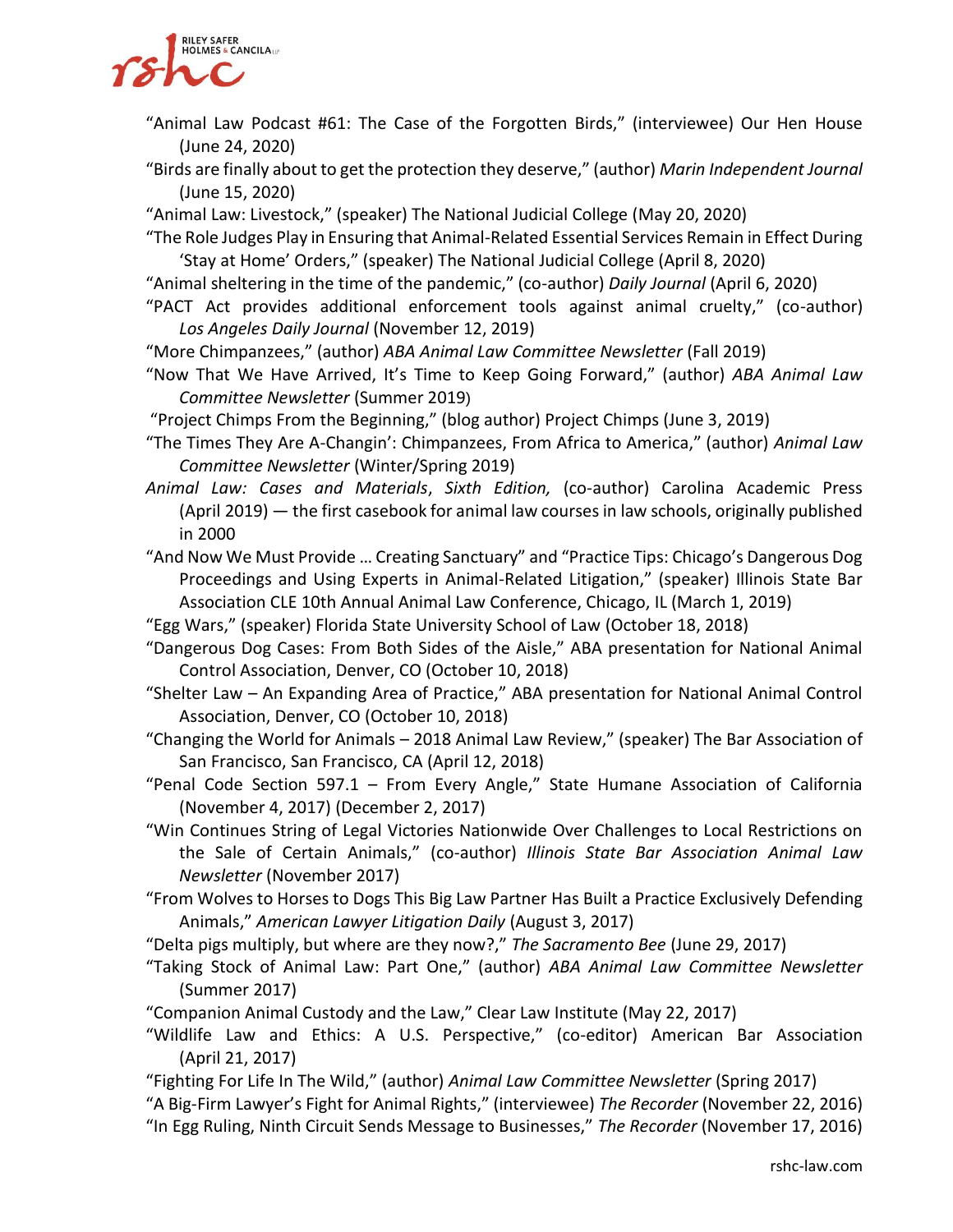

- "Litigation Involving Shelters," Symposium: Animal Shelter Law, Seattle, WA (November 17, 2016)
- "Litigation Involving Shelters," Symposium: Animal Shelter Law (October 5, 2016)
- "The Essentials Sentience In Animal Law," (author) *Animal Law Committee Newsletter* (Fall 2016)
- "Sharks Need Friends, Too," *The American Lawyer* (June 27, 2016)
- "Companion Animal Controversy Custody Disputes and Dangerous Dog Litigation," The Bar Association of San Francisco's Arbitration Section, San Francisco, CA (June 14, 2016)
- "Companion Animal Controversy Custody Disputes and Dangerous Dog Litigation," Bar Association of San Francisco Arbitration Section (June 2016)
- "Spreading the Word," (author) *Animal Law Committee Newsletter* (Summer 2016)
- "Shelter Law," (author) *Animal Law Committee Newsletter* (Winter/Spring 2016)
- "Growing Up with Animal Law: From Courtrooms to Casebooks," in Turning Points In Compassion: Personal Journeys of Animals Advocates (2015)
- "Animal Law For All Practitioners," Thomson Reuters Live CLE, Los Angeles, CA (October 12, 2015)
- "Who Gets the Animals?," Companion Animal Custody and the Law, California Continuing Education of the Bar, Oakland, CA (October 6, 2015)
- "Constitutional Animal Law," (author) *Animal Law Committee Newsletter* (Fall 2015)
- "From Legislation to Litigation: Progress and Hurdles in the Puppy Mill Battle," Animal Law Guild, Los Angeles, CA (September 26, 2015)
- "Litigation as a Means of Changing and Interpreting Law," State Bar of New Mexico, Albuquerque, NM (September 18, 2015)
- "'Master Breed' of Mustang Under Development: Wild-Horse Advocates," *Washington Times, CBS News Denver, Seattle Post Intelligencer, Union-Bulletin, Herald News, SF Gate, SF Chronicle, Daily Reporter, and more than thirty other publications* (July 7, 2015)
- "Veterinarians-The Animal Lawyers' Friends," (author) *Animal Law Committee Newsletter* (Summer 2015)
- "Bringing Pigs to Court," (author) *Animal Law Committee Newsletter* (Winter/Spring 2015)
- *Animal Law: Cases and Materials*, *Fifth Edition,* (co-author), Carolina Academic Press (June 2014)
- "Orca Welfare Law Is a Strong Step Forward," *Daily Journal* (March 19, 2014)
- "Best Bets for 'No Pets'," (author) *Animal Law Committee Newsletter* (Summer 2013)
- "A Laundry List of Lies Common 'Defenses' to Animal Cruelty," (author) *Animal Law Committee Newsletter* (Winter/Spring 2013)
- "Experts Explaining the Science of Animal Law," (author) *Animal Law Committee Newsletter* (Fall 2012)
- "Animal Biology, Animal Law," (author) *Animal Law Committee Newsletter* (Summer 2012)
- "Don't Just Complain Educate and Explain: Drafting the Complaint; Telling Their Story," (author) *Animal Law Committee Newsletter* (Winter/Spring 2012)
- "Running the Gauntlet of Dangerous Dog Litigation A Guide to Getting Good Dogs Off of Death Row: Part II," (co-author) *Animal Law Committee Newsletter* (Winter 2011)
- "Creative Discovery in Animal Cases Use of the Inspection Tool to Expose Abuse," (author) *Animal Law Committee Newsletter* (Fall 2011)